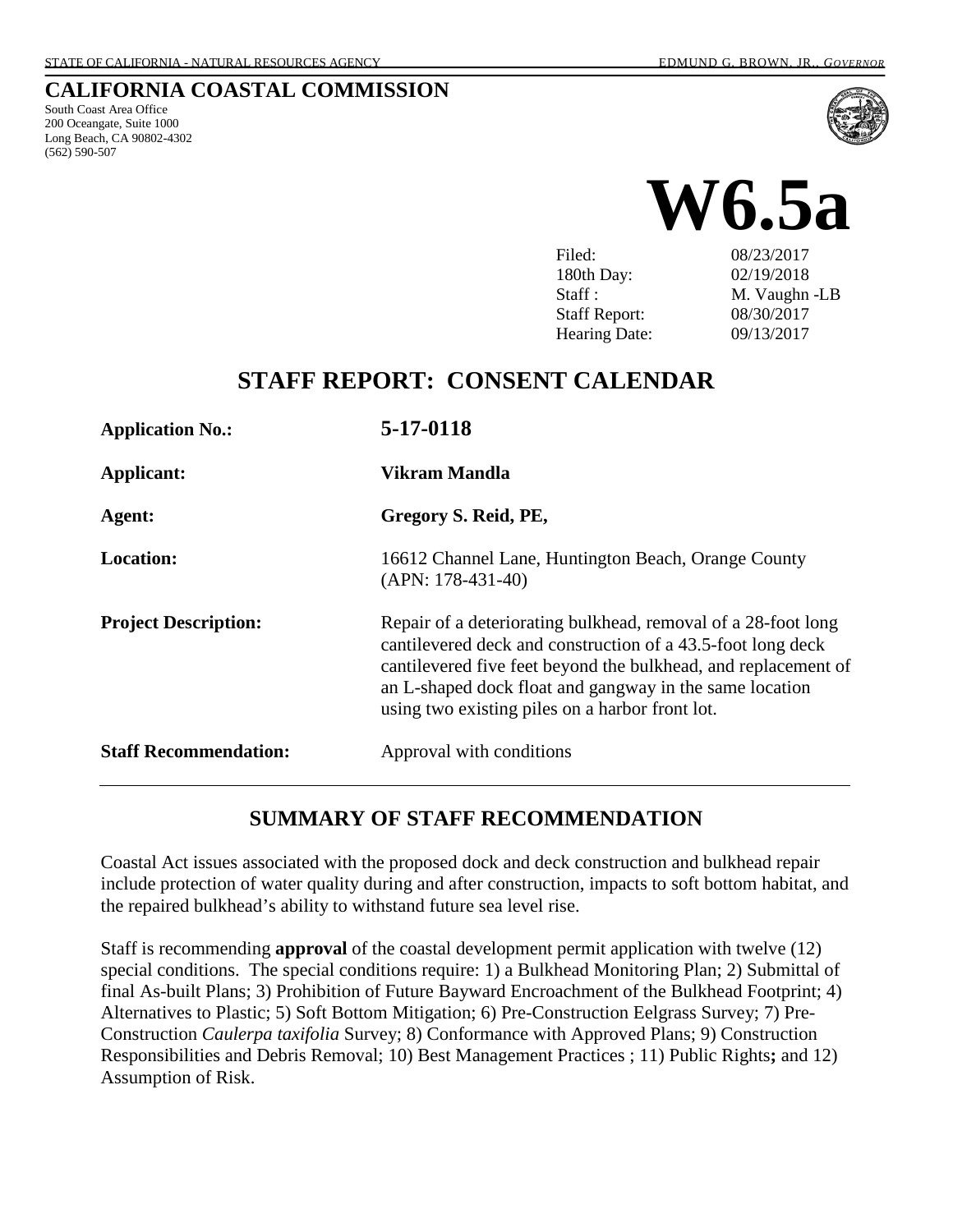# **TABLE OF CONTENTS**

### **APPENDICES**

Appendix A - Substantive File Documents

### **EXHIBITS**

- Exhibit 1 Location Map
- Exhibit 2 Proposed Project Plans

Exhibit 3 – Plans Depicting Existing Boat Dock, Cantilevered Deck & Bulkhead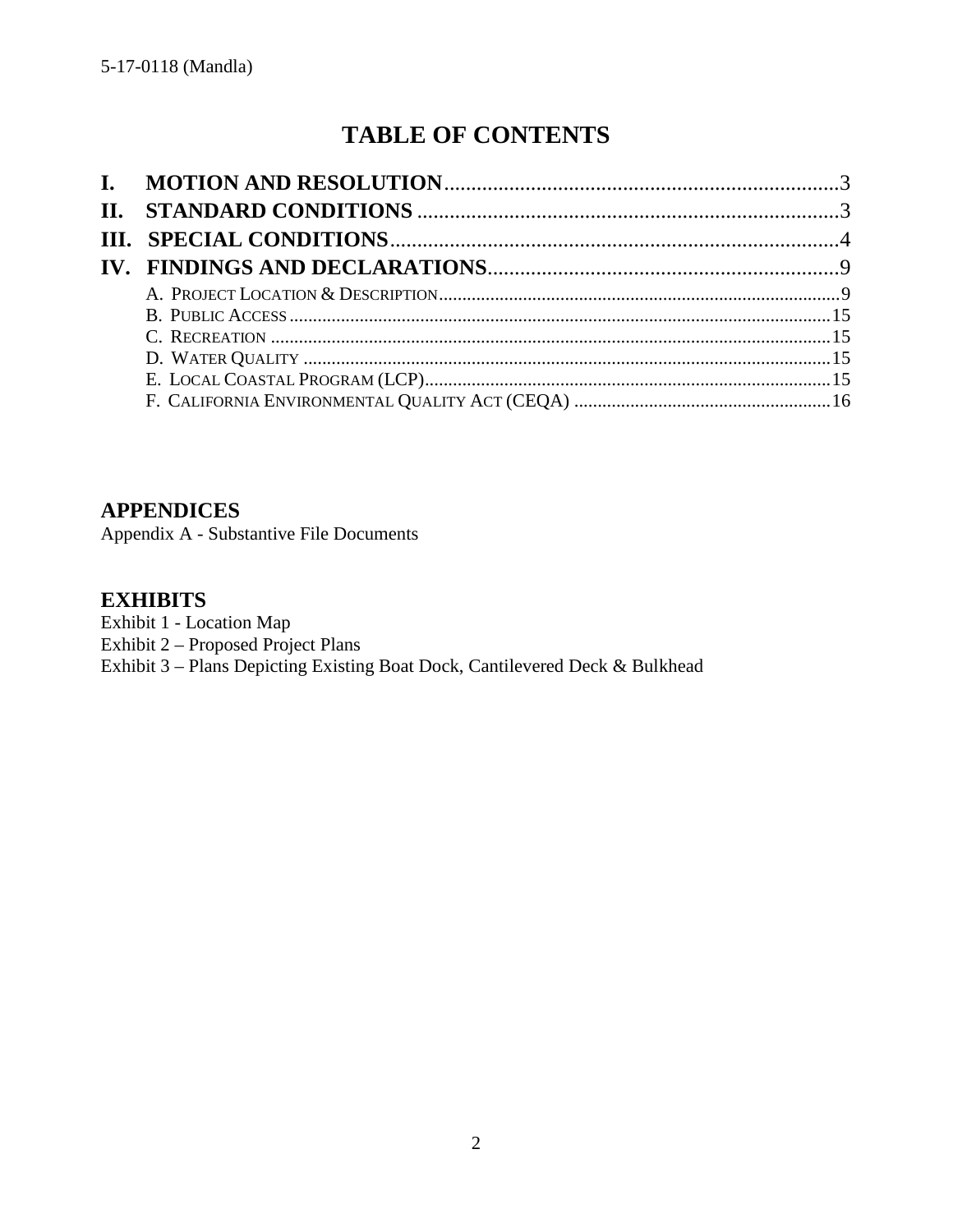# <span id="page-2-0"></span>**I. MOTION AND RESOLUTION**

#### **Motion:**

*I move that the Commission approve the coastal development permit applications included on the consent calendar in accordance with the staff recommendations.*

Staff recommends a **YES** vote. Passage of this motion will result in approval of all of the permits included on the consent calendar. The motion passes only by affirmative vote of a majority of the Commissioners present.

#### **Resolution:**

*The Commission hereby approves a coastal development permit for the proposed development and adopts the findings set forth below on grounds that the development as conditioned will be in conformity with the policies of Chapter 3 of the Coastal Act and will not prejudice the ability of the local government having jurisdiction over the area to prepare a Local Coastal Program conforming to the provisions of Chapter 3. Approval of the permit complies with the California Environmental Quality Act because either 1) feasible mitigation measures and/or alternatives have been incorporated to substantially lessen any significant adverse effects of the development on the environment, or 2) there are no further feasible mitigation measures or alternatives that would substantially lessen any significant adverse impacts of the development on the environment.* 

# <span id="page-2-1"></span>**II. STANDARD CONDITIONS**

This permit is granted subject to the following standard conditions:

- 1. **Notice of Receipt and Acknowledgment**. The permit is not valid and development shall not commence until a copy of the permit, signed by the permittee or authorized agent, acknowledging receipt of the permit and acceptance of the terms and conditions, is returned to the Commission office.
- 2. **Expiration.** If development has not commenced, the permit will expire two years from the date on which the Commission voted on the application. Development shall be pursued in a diligent manner and completed in a reasonable period of time. Application for extension of the permit must be made prior to the expiration date.
- 3. **Interpretation.** Any questions of intent of interpretation of any condition will be resolved by the Executive Director or the Commission.
- 4. **Assignment.** The permit may be assigned to any qualified person, provided assignee files with the Commission an affidavit accepting all terms and conditions of the permit.
- 5. **Terms and Conditions Run with the Land.** These terms and conditions shall be perpetual, and it is the intention of the Commission and the permittee to bind all future owners and possessors of the subject property to the terms and conditions.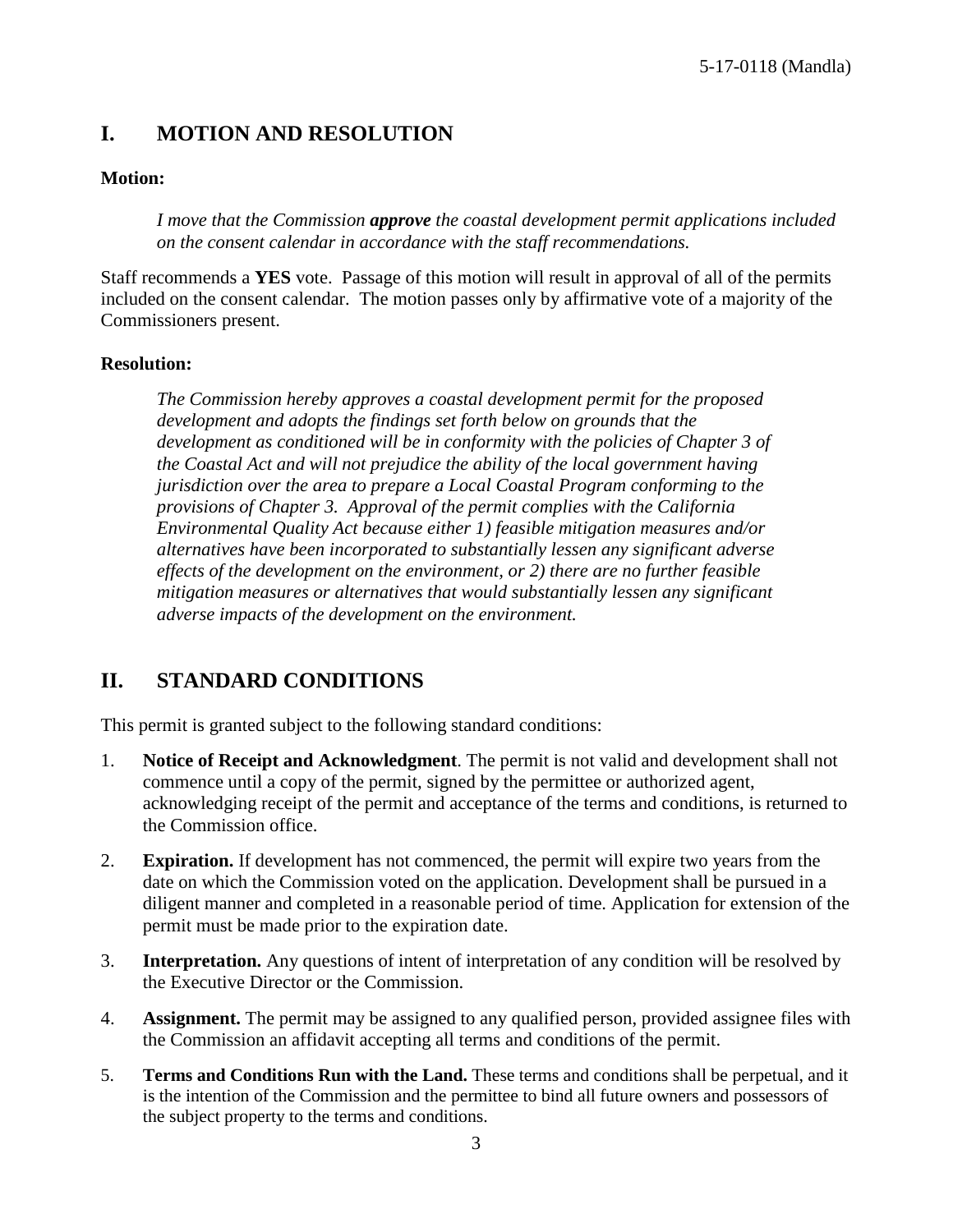# <span id="page-3-0"></span>**III. SPECIAL CONDITIONS**

This permit is granted subject to the following special conditions:

**1. Bulkhead Monitoring Plan.** The permittee shall maintain the bulkhead reinforcement in good condition throughout the life of the development**. PRIOR TO ISSUANCE OF THE COASTAL DEVELOPMENT PERMIT**, the applicant shall submit to the Executive Director for review and approval a Bulkhead Monitoring Plan. The permittee and their successors in interest shall be responsible for carrying out all provisions of the approved Monitoring Plan for as long as the bulkhead reinforcement remains in place. The monitoring plan, at a minimum, shall provide for: (a) regular inspections by a qualified person familiar with bulkhead structures who is able to document via photos and provide written descriptions based on personal observation whether any cracks, breaks or deterioration have occurred. These inspections shall be performed at least every 2 years; (b) inspections shall examine the exposed portions of the bulkhead reinforcement (to the mud line) for signs of weakness or possible failure, including, but not limited to cracking, bending, splitting, splintering, or flaking. All weak or potential failure areas should be marked on an as-built plan of the bulkhead reinforcement, and there should be photographs and text to explain the nature and extent of each weakness.

Inspection reports shall be prepared and conveyed to the Executive Director within 30 days of the inspection work. These reports shall provide information on and photographs from the date of the inspection, the name and qualifications of the person performing the inspection, and an overall assessment of the continued integrity of the bulkhead reinforcement. If the inspection identifies any areas where the bulkhead reinforcement has been damaged, the report shall identify alternatives to remedy the damage.

In the event that any sections of the bulkhead reinforcement are damaged or flaking, the permittee shall notify the Commission within 10 days; and in such event, within 30 days of such notification, submit to the Commission a complete application for any coastal development permit amendment, or new permit, necessary for the repair or replacement of the bulkhead reinforcement, unless the Executive Director deems that none is legally required.

#### **2. As-Built Plans**

Within thirty (30) days of the date of completion of construction of the bulkhead repair project as depicted on the proposed project plans (Exhibit 2 of this staff report), the applicant shall submit "as-built" plans, showing the permitted structure in relation to the existing topography and existing, surrounding development.

**3. No Future Bayward Encroachment**. By acceptance of this Permit, the applicant agrees, on behalf of itself (or himself or herself, as applicable) and all successors and assigns, that no future repair or maintenance, enhancement, reinforcement, or any other activity affecting the shoreline structure (bulkhead) approved pursuant to Coastal Development Permit No. **5-17- 0118**, as described and depicted on approved project plans (Exhibit 2 of this staff report), and as depicted on the as-built plans required in Special Condition No. 2 above, shall result in any encroachment bayward of the authorized footprint of the shoreline structure. By acceptance of this Permit, the applicant waives, on behalf of itself (or himself or herself, as applicable) and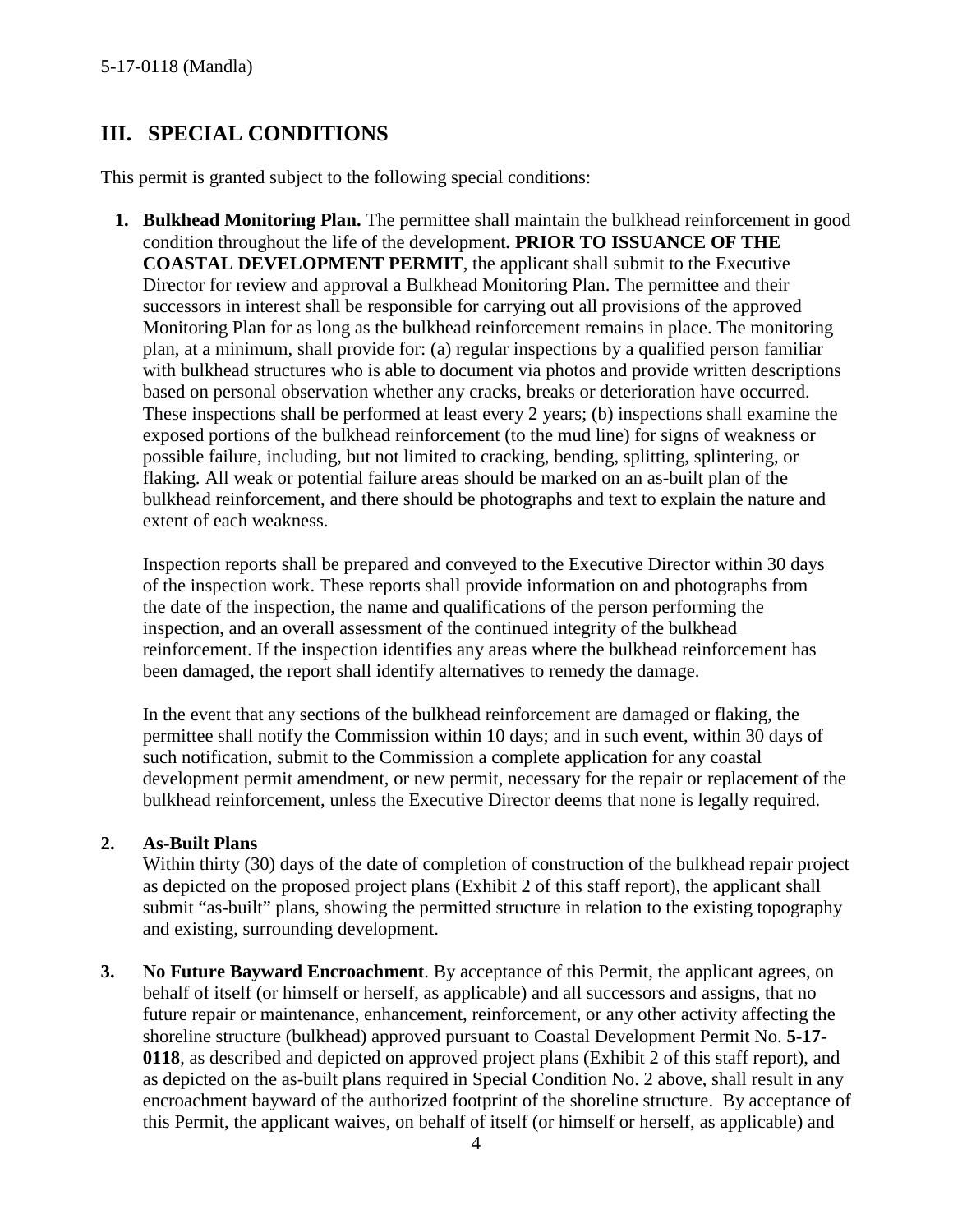all successors and assigns, any rights to such activity that may exist under Public Resources Code Section 30235.

- **4. Alternatives to Plastic.** By acceptance of this permit, the applicant agrees to submit an application for an amendment to this permit or a new coastal development permit if new information becomes available that indicates that plastic has harmful effects on the marine environment, and that environmentally superior, feasible alternative(s) are available. The amendment or new coastal development shall include measures to eliminate or significantly reduce the adverse impacts of the plastic including, if necessary, the replacement of the bulkhead.
- **5. Soft Bottom Mitigation.** By acceptance of this permit, the applicant shall assure that the soft bottom mitigation shall be carried out as proposed by the removal of 10.79 square feet of concrete overpour at the existing bulkhead toe at the subject site.

#### **6. Eelgrass Survey(s).**

- A. Pre-Construction Eelgrass Survey. Pre-Construction Eelgrass Survey. A valid preconstruction eelgrass (*Zostera marina*) survey shall be completed during the period of active growth of eelgrass (typically March through October). The pre- construction survey shall be completed within 60 days before the start of construction. The survey shall be prepared in full compliance with the "California Eelgrass Mitigation Policy" dated October 2014 (except as modified by this special condition) adopted by the National Marine Fisheries Service and shall be prepared in consultation with the California Department of Fish and Wildlife. The applicant shall submit the eelgrass survey for the review and approval of the Executive Director within five (5) business days of completion of each eelgrass survey and in any event no later than fifteen (15) business days prior to commencement of any development. If the eelgrass survey identifies any eelgrass within the project area which would be impacted by the proposed project, the development shall require an amendment to this permit from the Coastal Commission or a new coastal development permit.
- B. Post-Construction Eelgrass Survey. If any eelgrass is identified in the project area by the survey required in subsection A of this condition above, within 30 days of completion of construction if completion of construction occurs within the active growth period, or within the first 30 days of the next active growth period following completion of construction that occurs outside of the active growth period, the applicant shall survey the project site to determine if any eelgrass was adversely impacted. The survey shall be prepared in full compliance with the "California Eelgrass Mitigation Policy" dated October 2014 (except as modified by this special condition) adopted by the National Marine Fisheries Service and shall be prepared in consultation with the California Department of Fish and Wildlife. The applicant shall submit the post-construction eelgrass survey for the review and approval of the Executive Director within thirty (30) days after completion of the survey. If any eelgrass has been impacted by project construction, the applicant shall replace the impacted eelgrass at a minimum 1.38:1 ratio on-site, or at another appropriate location subject to the approval of the Executive Director, in accordance with the California Eelgrass Mitigation Policy. Any exceptions to the required 1.38:1 mitigation ratio found within CEMP shall not apply. Implementation of mitigation shall require an amendment to this permit or a new coastal development permit unless the Executive Director determines that no amendment or new permit is legally required.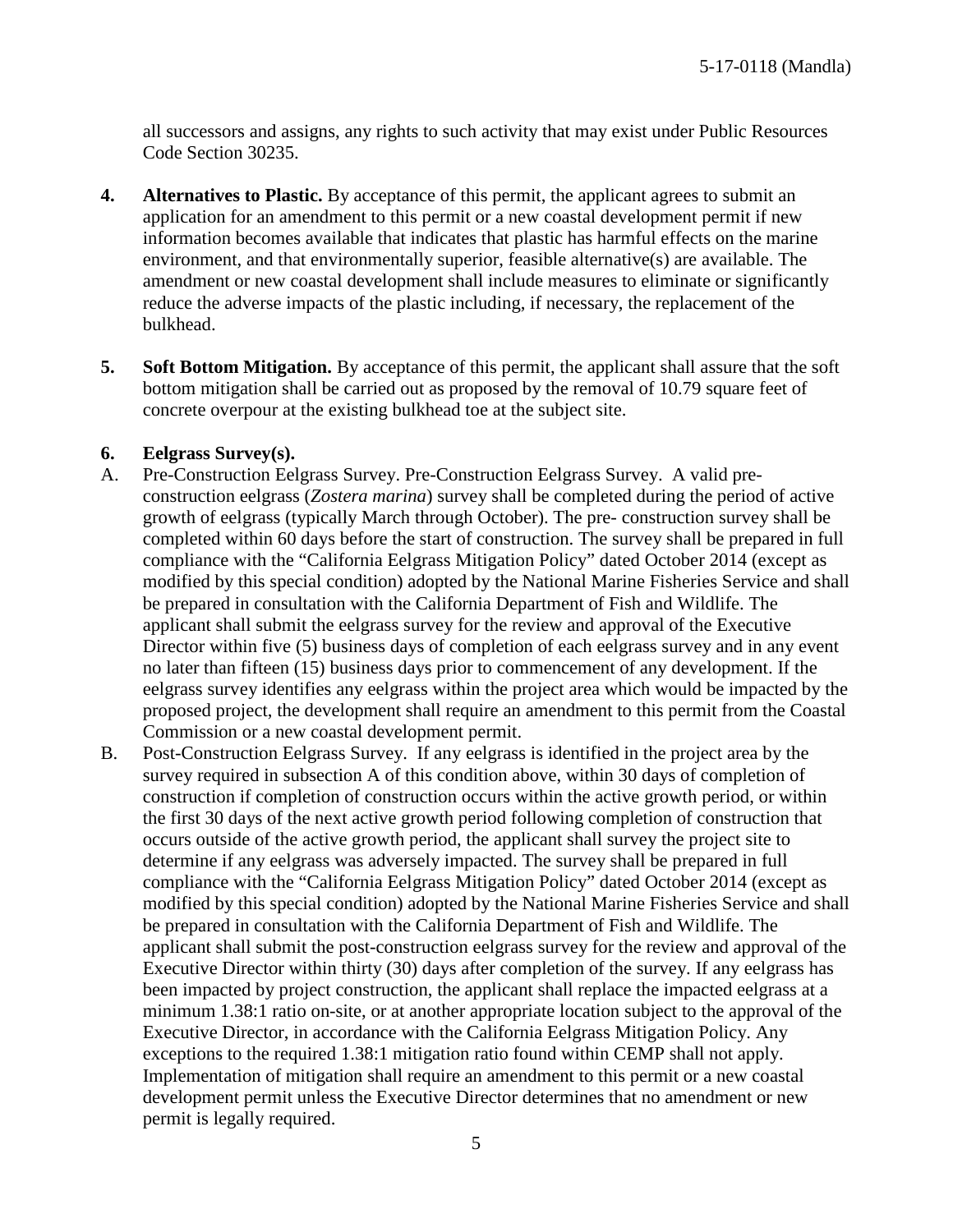### **7. Pre-construction** *Caulerpa Taxifolia* **Survey**

- A. Not earlier than 90 days nor later than 30 days prior to commencement or re-commencement of any development authorized under this coastal development permit (the "project"), the applicant shall undertake a survey of the project area and a buffer area at least 10 meters beyond the project area to determine the presence of the invasive alga *Caulerpa taxifolia*. The survey shall include a visual examination of the substrate.
- B. The survey protocol shall be prepared in consultation with the Regional Water Quality Control Board, the California Department of Fish and Wildlife, and the National Marine Fisheries Service.
- C. Within five (5) business days of completion of the survey, the applicant shall submit the survey:
	- (1) for the review and approval of the Executive Director; and
	- (2) to the Surveillance Subcommittee of the Southern California Caulerpa Action Team (SCCAT). The SCCAT Surveillance Subcommittee may be contacted through California Department of Fish & Wildlife (858/467-4218) National Marine Fisheries Service (562/980-4043).
- D. If *Caulerpa taxifolia* is found within the project or buffer areas, the applicant shall not proceed with the project until 1) the applicant provides evidence to the Executive Director, subject to concurrence by the Executive Director, that all *C. taxifolia* discovered within the project and buffer area has been eliminated in a manner that complies with all applicable governmental approval requirements, including but not limited to those of the California Coastal Act, or 2) the applicant has revised the project to avoid any contact with *C. taxifolia*. No revisions to the project shall occur without a Coastal Commission approved amendment to this coastal development permit unless the Executive Director determines that no amendment is legally required.
- **8. Conformance with Proposed Plans.** The applicant shall conform to the plans dated April 2017, including the restoration of 10.79 square feet of soft bottom habitat at 16612 Channel Lane, Hunting Beach (to be used as mitigation for soft bottom impacts at the subject site) as described in the Marine Biological Assessment for a Seawall Replacement Project, prepared by Coastal Resources management, Inc., dated October 14, 2016 and as described in the coastal development permit application. Any proposed changes to the approved plan shall be reported to the Executive Director. No changes to the approved plan shall occur without a Commission amendment to this coastal development permit unless the Executive Director determines that no amendment is legally required.
- **9. Construction Responsibilities and Debris Removal.** The permittee shall comply with the following construction related requirements:
	- A. No demolition or construction materials, equipment, debris, or waste shall be placed or stored where it may enter sensitive habitat, receiving waters or a storm drain, or be subject to wave, wind, rain or tidal erosion and dispersion;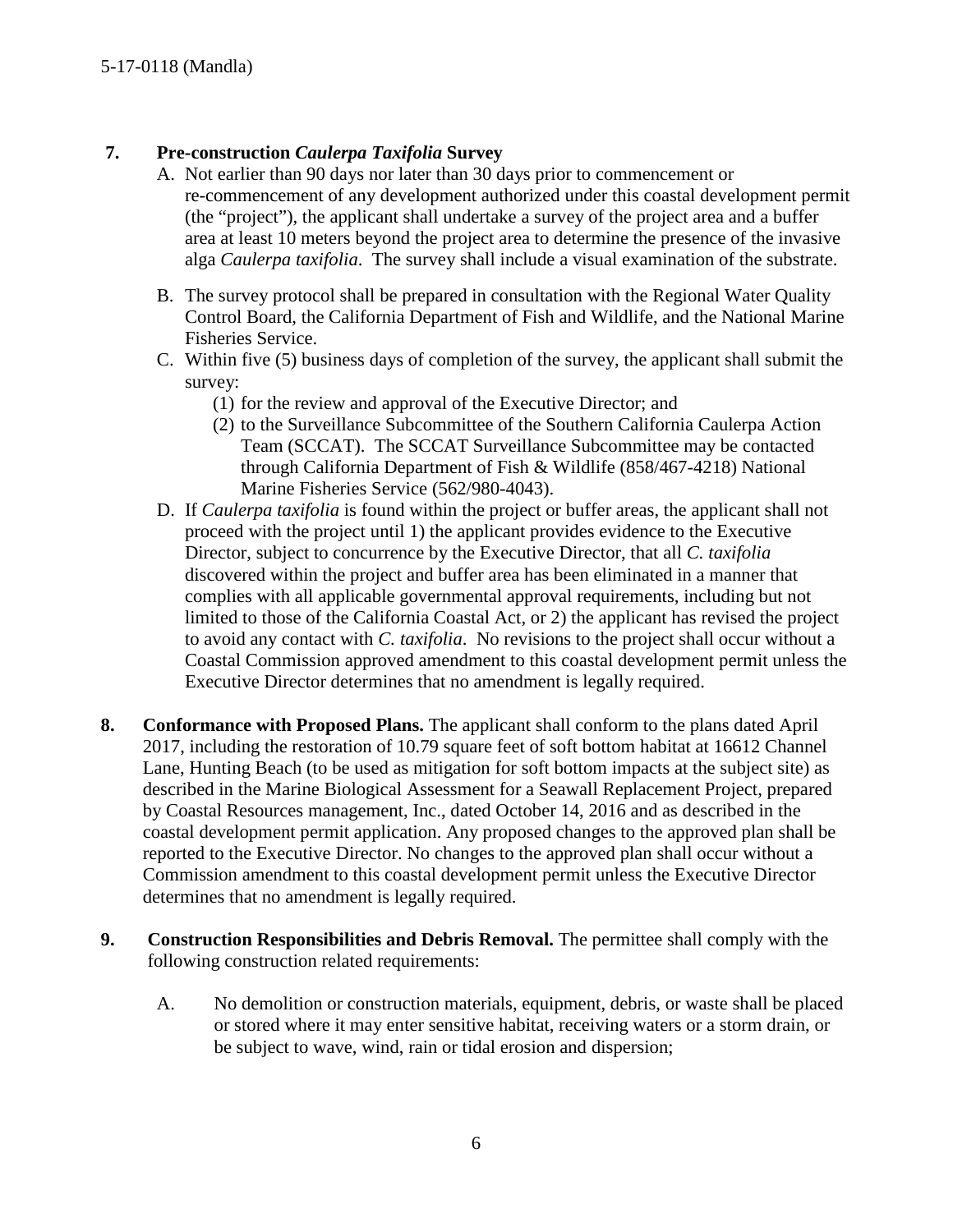- B. Any and all debris resulting from demolition or construction activities, and any remaining construction material, shall be removed from the project site within 24 hours of completion of the project;
- C. Demolition or construction debris and sediment shall be removed from work areas each day that demolition or construction occurs to prevent the accumulation of sediment and other debris that may be discharged into coastal waters;
- D. Machinery or construction materials not essential for project improvements will not be allowed at any time in the intertidal zone;
- E. If turbid conditions are generated during construction a silt curtain will be utilized to control turbidity;
- F. Floating booms will be used to contain debris discharged into coastal waters and any debris discharged will be removed as soon as possible but no later than the end of each day;
- G. Non buoyant debris discharged into coastal waters will be recovered by divers as soon as possible after loss;
- H. The applicant shall provide adequate disposal facilities for solid waste, including excess concrete, produced during demolition or construction;
- I. Debris shall be disposed of at a legal disposal site or recycled at a recycling facility. If the disposal site is located in the coastal zone, a Coastal Development Permit or an amendment to this permit shall be required before disposal can take place unless the Executive Director determines that no amendment or new permit is legally required;
- J. All stock piles and construction materials shall be covered, enclosed on all sides, shall be located as far away as possible from drain inlets and any waterway, and shall not be stored in contact with the soil;
- K. Sand from the beach, cobbles, or shoreline rocks shall not be used for construction material;
- L. Machinery and equipment shall be maintained and washed in confined areas specifically designed to control runoff. Thinners or solvents shall not be discharged into sanitary or storm sewer systems;
- M. The discharge of any hazardous materials into any receiving waters shall be prohibited;
- N. Spill prevention and control measures shall be implemented to ensure the proper handling and storage of petroleum products and other construction materials. Measures shall include a designated fueling and vehicle maintenance area with appropriate berms and protection to prevent any spillage of gasoline or related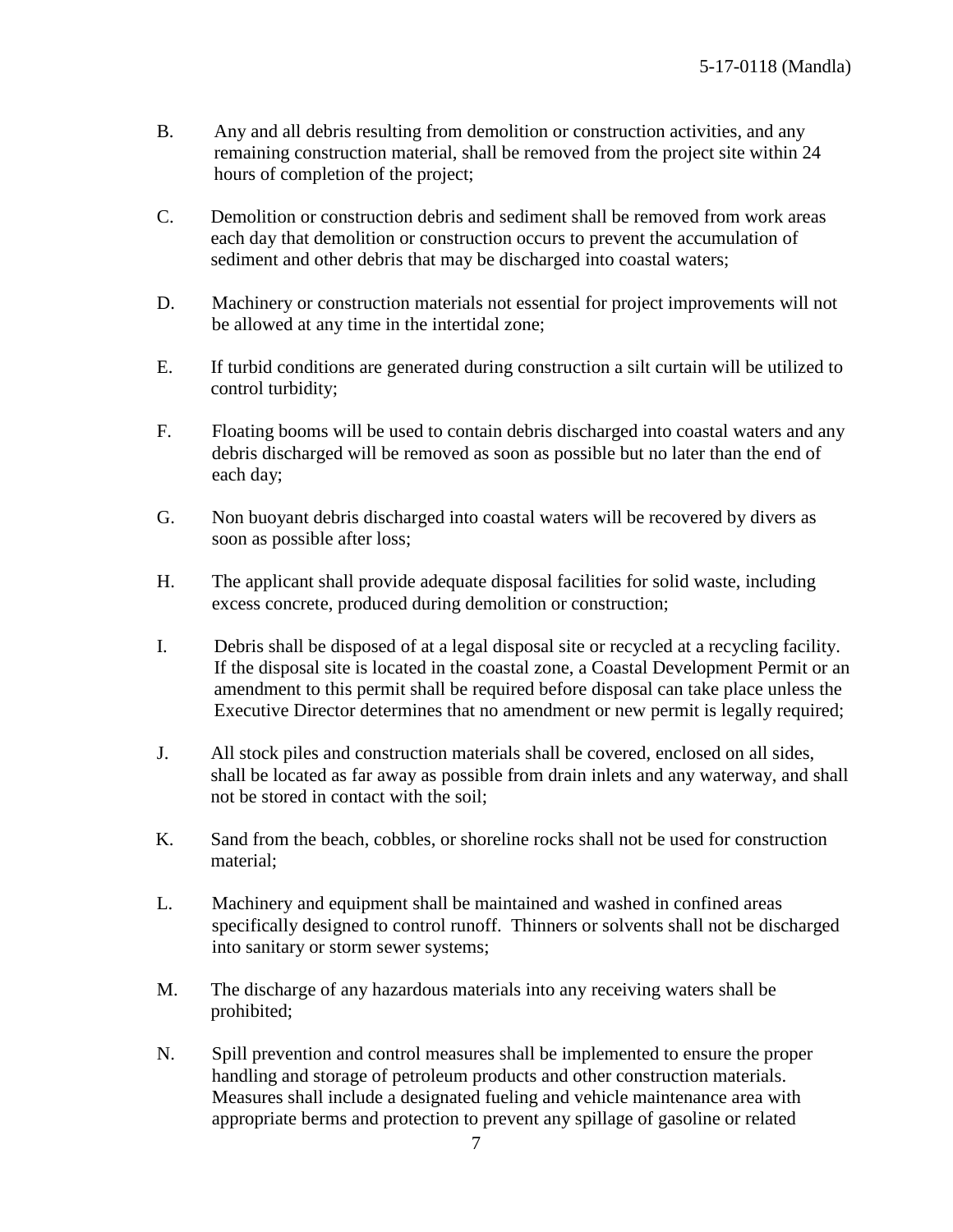petroleum products or contact with runoff. The area shall be located as far away from the receiving waters and storm drain inlets as possible;

- O. Best Management Practices (BMP's) and Good Housekeeping Practices (GHP's) designed to prevent spillage and/or runoff of demolition or construction-related materials, and to contain sediment or contaminants associated with demolition or construction activity, shall be implemented prior to the on-set of such activity; and
- P. All BMP's shall be maintained in a functional condition throughout the duration of construction activity.

#### **10. Best Management Practices Program**

By acceptance of this permit the applicant agrees that the long-term water-borne berthing of boat(s) in the approved dock and/or boat slip will be managed in a manner that protects water quality pursuant to the implementation of the following BMPs:

- (1) Boat Cleaning and Maintenance Measures:
	- a. In-water top-side and bottom-side boat cleaning shall minimize the discharge of soaps, paints, and debris;
	- b. In-the-water hull scraping or any process that occurs under water that results in the removal of paint from boat hulls shall be prohibited. Only detergents and cleaning components that are designated by the manufacturer as phosphate-free and biodegradable shall be used, and the amounts used minimized; and
	- c. The applicant shall minimize the use of detergents and boat cleaning and maintenance products containing ammonia, sodium hypochlorite, chlorinated solvents, petroleum distillates or lye.
- (2) Solid and Liquid Waste Management Measures:
	- a. All trash, recyclables, and hazardous wastes or potential water contaminants, including old gasoline or gasoline with water, absorbent materials, oily rags, lead acid batteries, anti-freeze, waste diesel, kerosene and mineral spirits will be disposed of in a proper manner and will not at any time be disposed of in the water or gutter.
- (3) Petroleum Control Management Measures:
	- a. Boaters will practice preventive engine maintenance and will use oil absorbents in the bilge and under the engine to prevent oil and fuel discharges. Oil absorbent materials shall be examined at least once a year and replaced as necessary. Used oil absorbents are hazardous waste in California. Used oil absorbents must therefore be disposed in accordance with hazardous waste disposal regulations. The boaters will regularly inspect and maintain engines, seals, gaskets, lines and hoses in order to prevent oil and fuel spills. The use of soaps that can be discharged by bilge pumps is prohibited;
	- b. If the bilge needs more extensive cleaning (e.g., due to spills of engine fuels, lubricants or other liquid materials), the boaters will use a bilge pump-out facility or steam cleaning services that recover and properly dispose or recycle all contaminated liquids; and
	- c. Bilge cleaners which contain detergents or emulsifiers will not be used for bilge cleaning since they may be discharged to surface waters by the bilge pumps.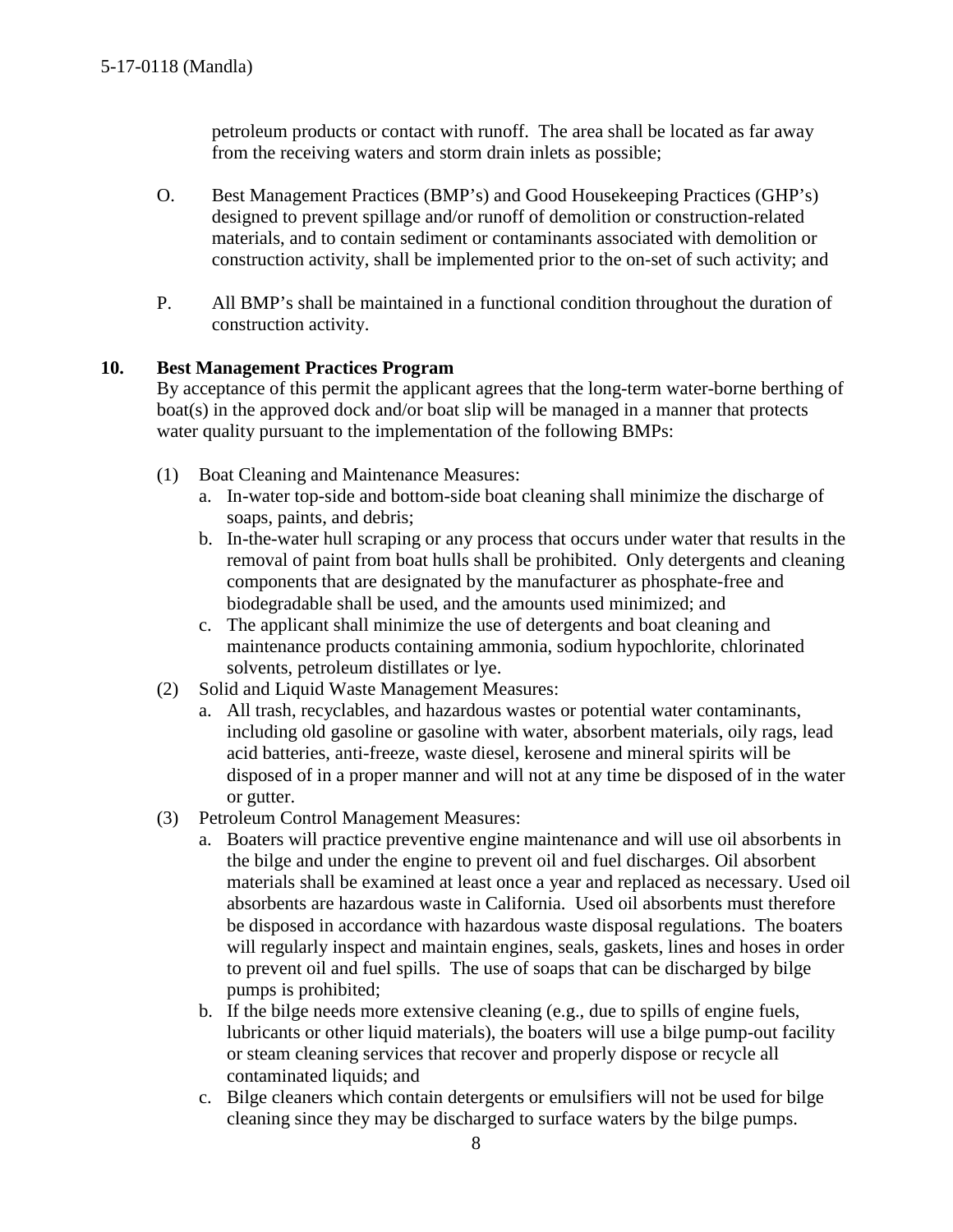- **11. Public Rights.** The Coastal Commission's approval of this permit shall not constitute a waiver of any public rights that may exist on the property. The permittee shall not use this permit as evidence of a waiver of any public rights that may exist on the property.
- **12. Assumption of Risk, Waiver of Liability and Indemnity Agreement.** By acceptance of this permit, the applicant, on behalf of 1) themselves; 2) their successors and assigns and 3) any other holder of the possessory interest in the development authorized by this permit, acknowledge and agree (i) that the site may be subject to hazards from waves, storm waves, flooding and erosion; (ii) to assume the risks to the applicant and the property that is the subject of this permit of injury and damage from such hazards in connection with this permitted development; (iii) to unconditionally waive any claim of damage or liability against the Commission, its officers, agents, and employees for injury or damage from such hazards; (iv) to indemnify and hold harmless the Commission, its officers, agents, and employees with respect to the Commission's approval of the project against any and all liability, claims, demands, damages, costs (including costs and fees incurred in defense of such claims), expenses, and amounts paid in settlement arising from any injury or damage due to such hazards; and (v) to agree to include a provision in any subsequent sublease or assignment of the development authorized by this permit requiring the sublessee or assignee to submit a written agreement to the Commission, for the review and approval of the Executive Director, incorporating all of the foregoing restrictions identified in (i) through (v).

# <span id="page-8-0"></span>**IV. FINDINGS AND DECLARATIONS**

### <span id="page-8-1"></span>**A. PROJECT DESCRIPTION & LOCATION**

The proposed project is located at 16612 Channel Lane, on Huntington Harbour, in the City of Huntington Beach. The landward portion of the subject site is developed with a single-family residence. Also present at the subject site are a cantilevered deck and a private boat dock. The proposed project includes repair of the deteriorating bulkhead, removal of an existing 28-foot long deteriorating wooden cantilevered deck and construction of a 43.5-foot long, concrete deck cantilevered five feet beyond the bulkhead, and removal and replacement of the existing dock float (re-using the two existing piles in place) on a harbor front lot. The project plans are included in **Exhibit 2** (proposed) and **Exhibit 3** (existing). More specifically, the applicant proposes the following.

#### Boat Dock

Replace the existing boat dock float and gangway and re-use in-place the two existing dock piles. Both the float to be removed and proposed float are roughly "L" shaped. The replacement float will have the same area as the float to be removed, 510 square feet. The proposed boat dock alignment will conform with the City's required setbacks at the site, eliminating a small area of the existing float that extends beyond the side setback (See Exhibit 3 page 1).

#### Cantilevered Deck

Remove a 28-foot, 2-inch long by five-foot wide deteriorating wooden deck cantilevered five feet over the water and replace it with a new 43-foot, 6-inch long by five-foot concrete deck cantilevered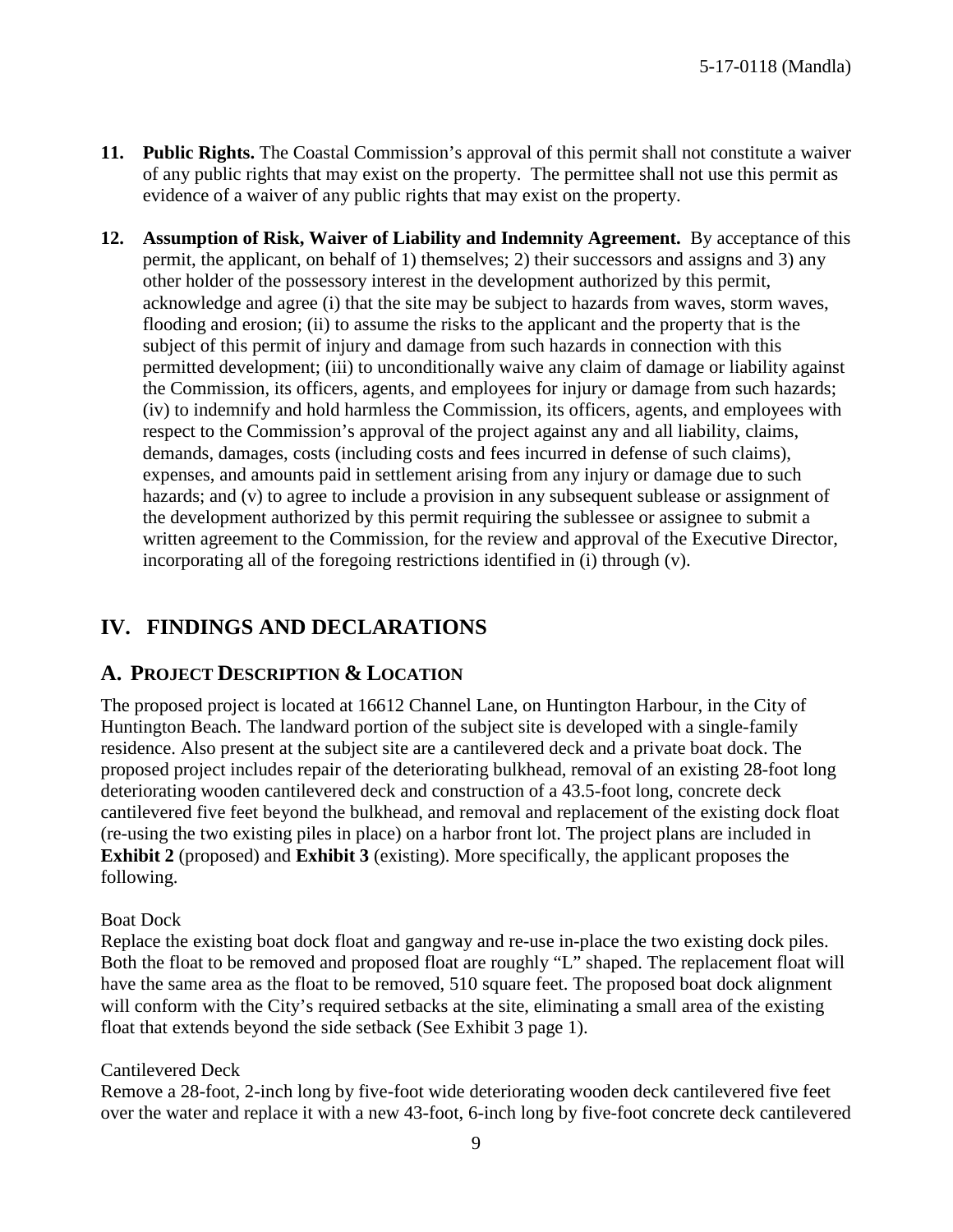five feet over the water with a 42-inch high, etched glass railing. Regarding the existing deck, the applicant's coastal engineer states: "*The existing cantilever deck is an old timber structure that has wood rot, is failing and needs to be removed for safety.*"

The proposed deck will be sloped such that all drainage will be directed landward to the lot and drained to a dry weather diversion to promote infiltration and filter the run-off from the deck prior to leaving the site. In addition, soaps, paints, detergents or any products containing ammonia, sodium hypochlorite, chlorinated solvents, petroleum distillates or lye will not be used on the deck and so will not be allowed to drain into the harbor waters. The proposed deck construction will not disturb harbor waters or harbor bottom sediments. Additionally, **Special Condition 10** requires the applicant to incorporate water quality and best management practices (BMP) measures into the project.

#### Bulkhead

A Bulkhead Condition Report (Report) was prepared by Gregory Reid of Streamlinewest Engineering, dated August 2017. The Report indicates that "*Probing beneath the [bulkhead] footing revealed that the voids extend over 4 feet beneath the footing. The extent of the voids indicates likely pile exposure since the piles are typically about two feet back from the face of the footing.*" The Report further states: "*Due to the small size of the voids, the piles could not be observed and their current condition could not be evaluated. However, the exposure of the piles by the voids beneath the footing could allow marine borers to attack and deteriorate the piles*." The applicant's coastal engineering consultant, in the permit application, states that "… *deterioration of the timber piles can result in the failure of the seawall structure* … ." The Report finds that the bulkhead's concrete super structure (face panel) appears to remain in good condition, with no cracking observed.

To address the deteriorating condition of the bulkhead and the potential adverse effects on stability and structural integrity of the existing residence at the subject site, the applicant is proposing to remove the concrete cut-off wall that extends beneath the toe of the bulkhead footing to allow the evaluation of the condition of the timber piles. This evaluation cannot occur without approval of a coastal development permit due to the need to remove the large amounts of concrete debris present on the harbor bottom along the bulkhead footing, as well as removing the concrete cut-off wall. Once the evaluation of the condition of the timber piles occurs, the piles that are found to have been deteriorated to a level that jeopardizes the stability of the bulkhead structure will be repaired.

Repair of the deteriorated timber piles will include removing all deteriorated timber from the pile surface and within the footing pocket, filling the voids in the pocket prior to placing fiberglass jacket around the pile, and cutting the jacket flush with the bottom of the footing. After filling the jackets with epoxy grout, gaps between the jacket and footing will be filled with paste and trowel around the jacket and bottom of footing level. The jacket will extend a minimum of 18 inches below the deteriorated section of the pile. Spacers will be placed between good pile and the jacket. The bottom of the jacket will be sealed prior to filling the jacket with epoxy grout (See Exhibit 3 page 2).

After the piles have been repaired, existing concrete overpour at the toe of the bulkhead footing will be removed to allow the installation of panels (sheet piles) flush with the vertical face of the bulkhead footing. The panels are 7/16-inch carbon fiber reinforced, marine grade, vinyl ester resin, with 2-inch by 2-inch interlocks. The panels will be installed along the toe of the existing bulkhead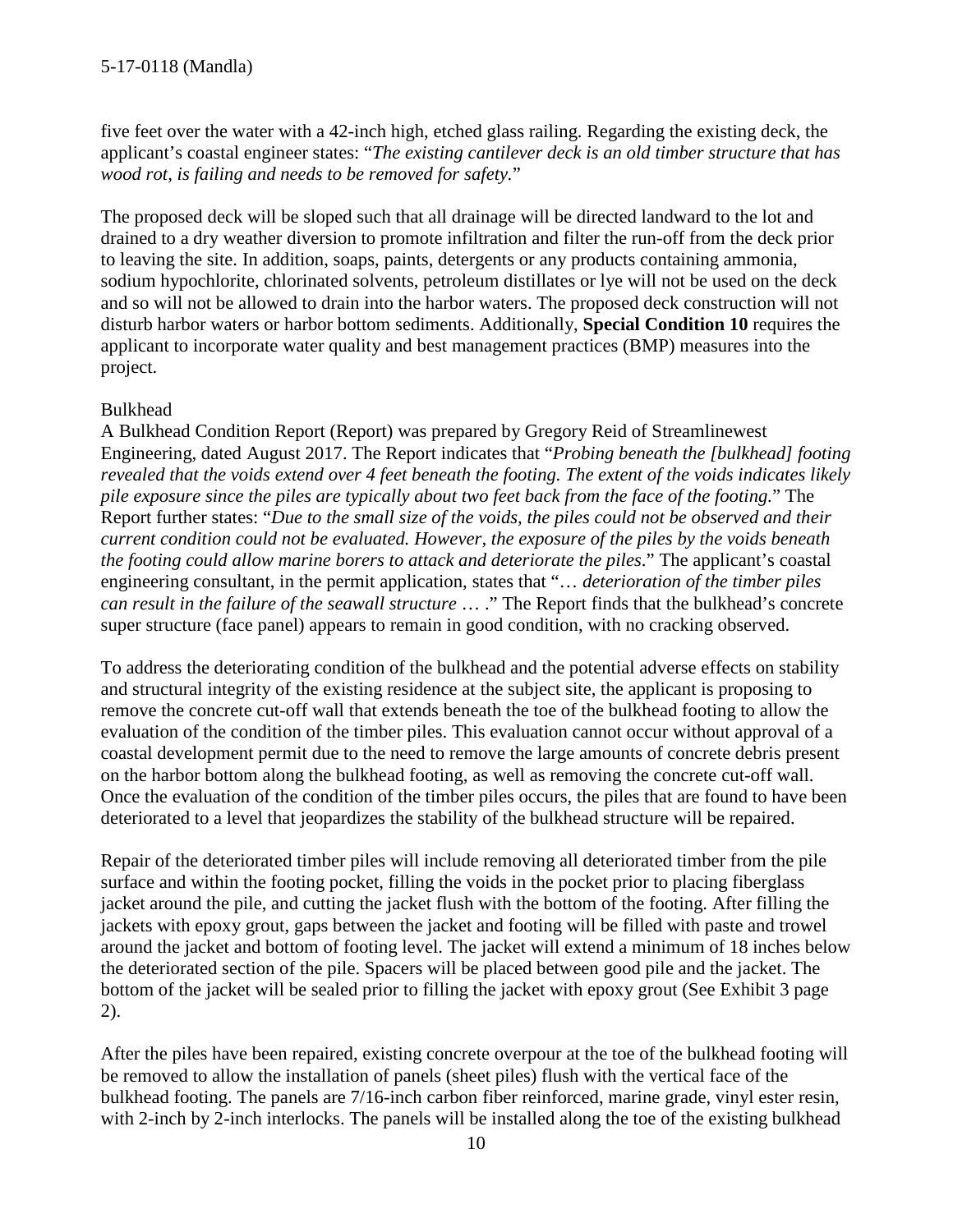footing in order to seal off the void, allow filling of the voids and reduce the exposure of the timber piles to deterioration. The sheetpile panels will be installed across the entire width of the bayward property line, a distance of 61-feet, 4-inches. Installation of the panels will be performed with a small impact hammer from a water-side based work platform. Due to the varying mud line depth along the toe of the bulkhead, the actual depth that the panels will extend into the harbor bottom below the bottom of the footing will vary. The minimum amount of panel penetration needed for structural stability has been determined by the coastal engineer to be 3.5 feet, which is the proposed minimum depth.

The panels will provide a barrier to seal off the voids. After installation of the panels, grout will be injected into the voids beneath the footing and around the timber piles supporting the bulkhead. The panels will have holes in them spaced approximately every 4-feet. The pre-mixed grout will be pumped through a hose and injected through the holes in the panels to fill the void under the footing and around the timber piles. Since the panels will be installed prior to the injection of the grout to fill the voids beneath the seawall, dispersion of the grout into the harbor will be prevented.

As the grout is being pumped into a void, the holes in the adjacent panels will be closely monitored to ensure that grout is not being released into the water. Once grout is observed at an adjacent hole, pumping will be halted immediately and the injection holes will be temporarily plugged until the grout has hardened. This process will be repeated until all the voids have been filled with grout. Sealing off the voids and filling them with grout is intended to reduce the exposure of the timber piles beneath the footing and reduce the potential for continued deterioration from marine borers and other forms of deterioration.

As part of the proposed project, concrete debris present on the harbor bottom along the bulkhead footing will be removed. In addition, concrete overpour is proposed to be removed. The concrete overpour is excess concrete that overflowed the forms during the original construction of the bulkhead (c.1960) and provides no structural function. The area of concrete overpour to be removed totals 10.79 square feet. The area of fill resulting from the proposed installation of sheet pile panels is 3.28 square feet. Thus, the proposed project will result in an increase of approximately 7.51 square feet of soft bottom habitat. Since the area of concrete overpour proposed for removal exceeds the area of sheetpile being installed, there will be an increase in soft bottom habitat as a result of the proposed project. **Special Condition 5** requires the applicant to carry out this soft bottom habitat creation mitigation as proposed.

Alternatives to the proposed bulkhead repair considered were: 1) installation of driven sheet piles with rip rap rock at the base; 2) concrete encasement of the existing wood piles in place; 3) the use of steel sheet piles rather than vinyl ester resin (a type of plastic); 4) placement of filter fabric across the void to be held in place by new rock; and 5) repair of individual piles as they become damaged (do nothing alternative). All of the alternatives to the proposed project would result in greater impacts to the marine environment. Thus, the proposed project is the least environmentally damaging feasible alternative.

The Commission has approved numerous similar bulkhead repair projects in Huntington Harbour including Coastal Development Permits 5-16-0037 (Cyprus); 5-14-0117(Woo); 5-12-006 (Nielsen); 5-12-007 (Wirtz); 5-12-019 (Nichols); 5-11-106 (Hernandez); and 5-03-078 (Buchanan).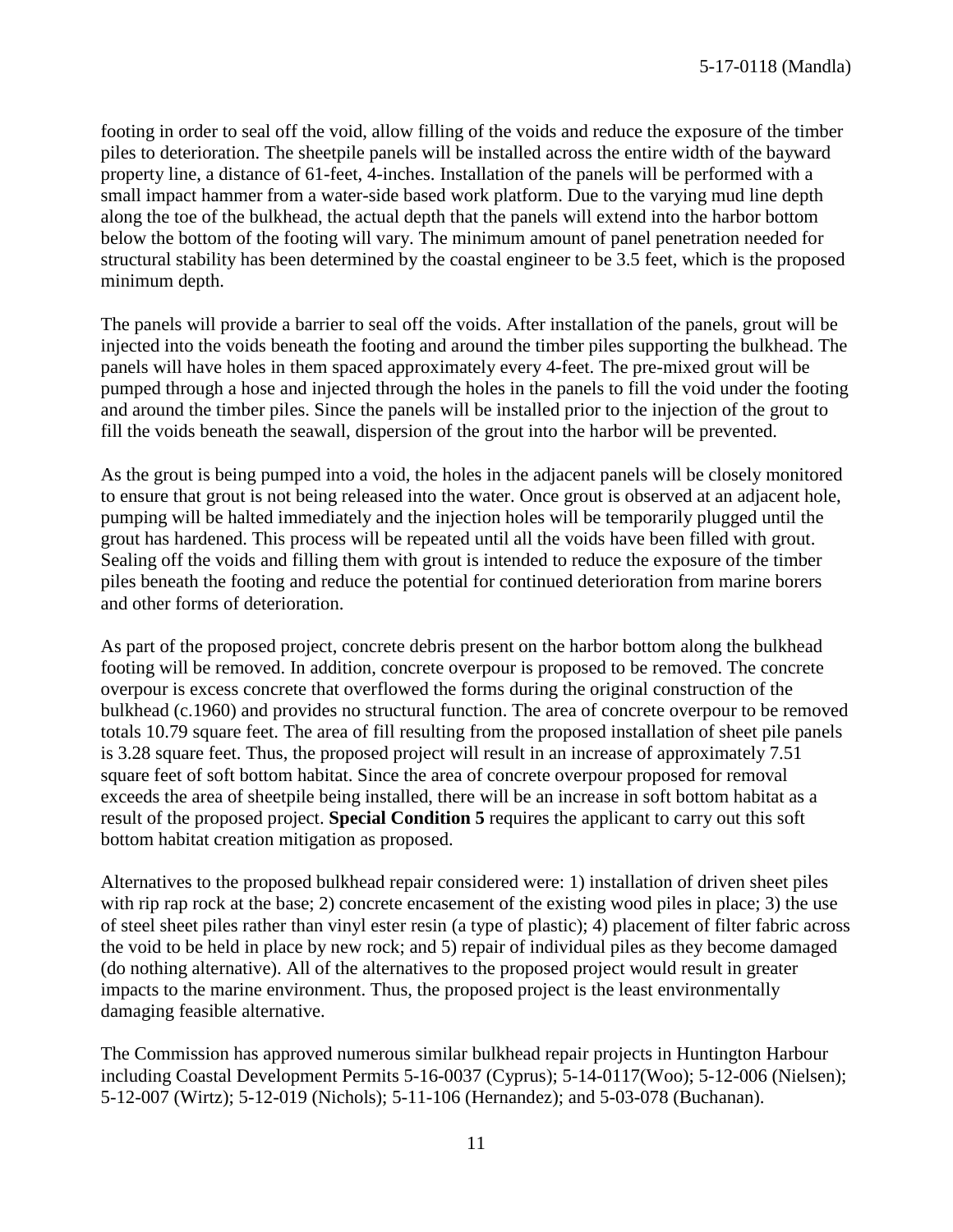#### Sea Level Rise

The proposed project includes replacement of an existing boat dock and cantilevered deck and repair of the existing bulkhead. A Bulkhead Condition Report (Report) was prepared by Gregory Reid of Streamlinewest Engineering, dated August 2017. As described above, the existing bulkhead is deteriorating and in need of repair. The Report assessed the potential sea level rise and other coastal hazards potentially expected at the site over the 75 year life of the project. The Report states:

*"In order to address the potential for SLR to affect the proposed deck, the seawall could be extended and the deck raised to further protect the property from periodic high tide events. Raising the structure (seawall and deck) to the elevation of the house (10.9 Ft, MLLW) would protect the property from high tide events through the year 2092 (75 years) using the USACE High projectionsfor SLR or until 2082 using the worst case SLR projections."*

*"Since the extreme SLR could cause coastal impacts before the end of the 75 year design period, the potential to further raise the seawall was evaluated. Evaluation of the seawall and site indicate that it is possible to raise and maintain the seawall within the existing footprint particularly if light weight construction methods like cellular concrete are utilized for backfill. Evaluations show that the seawall and associated improvements could be raised almost 3 feet in the future which would protect the property from high tide events well beyond the year 2100."*

#### The Report concludes:

"*Due to the low lying (near sea level) nature of the site and surrounding area, concerns for potential, future sea level rise impacts and flooding have been identified at the end of a 75 year period. The existing residence was found to not have the first floor breached by rising water levels until just after a 75 year period using the USACE High SLR prediction or in about 65 years using the worst case NRC 2012 prediction.*"

#### And:

"*Since potential impacts from coastal hazards were identified at the site as a result of SLR within a 75 year period, potential mitigation measures were evaluated and the following corrective measures were identified. The raising of the seawall and site improvements would protect the site through the year 2100.*"

With the proposed repairs, the bulkhead is expected to protect the existing residence at the site for approximately 65 years. However, the top of the bulkhead could be raised an additional 3 feet. With that increased bulkhead height, the existing residence would be expected to be safe from sea level rise impacts for the next approximately 75 years. Moreover, the Report concludes that the increased bulkhead height could be accommodated without the need to extend the footprint of the bulkhead bayward.

Huntington Harbour was developed in the 1960s, generally constructed using cast in place, reinforced concrete seawall/bulkheads with foundations supported on vertical and battered (i.e., angled) untreated timber piles. Single-family residences are located behind the bulkhead and private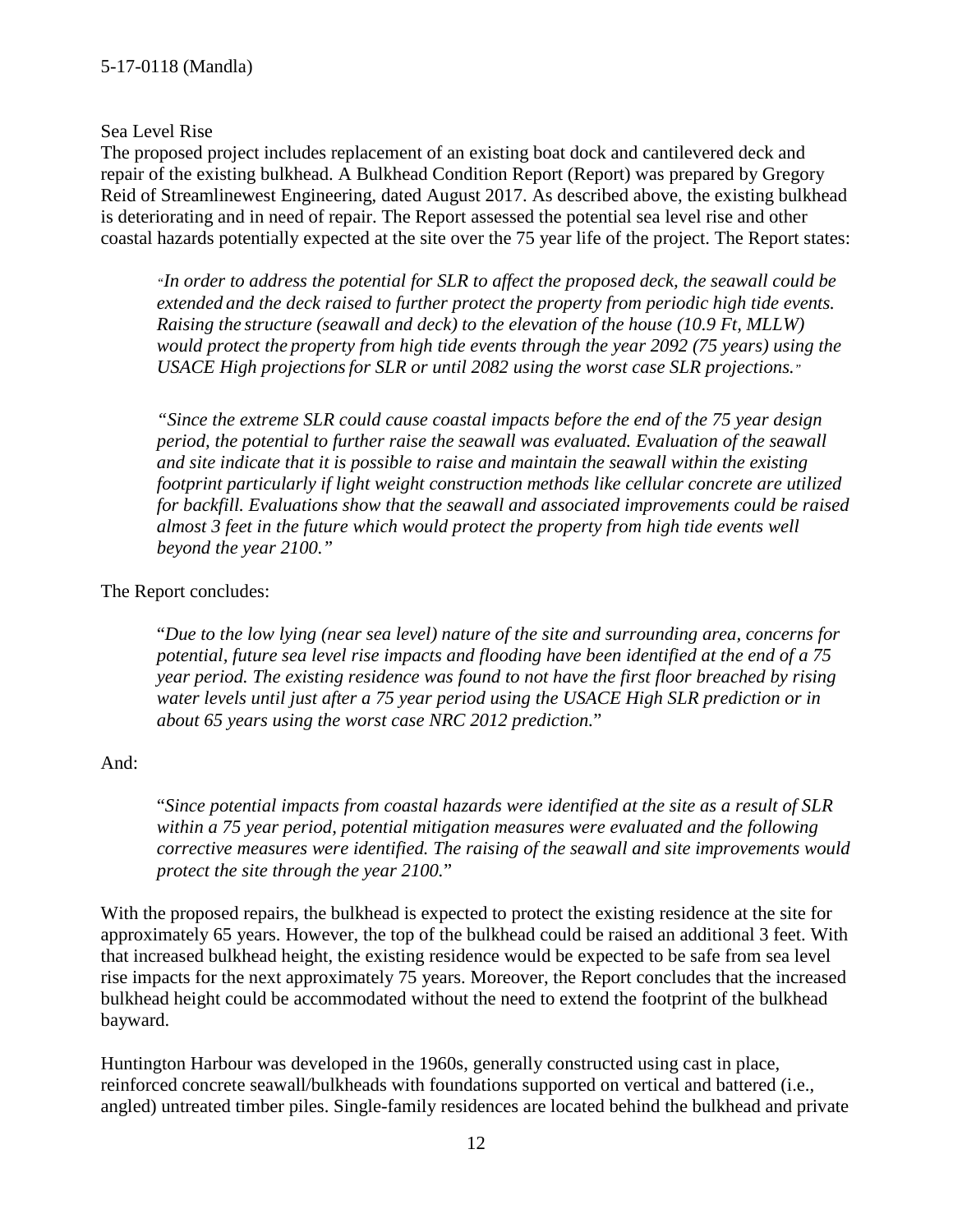boat docks associated with the residences are located seaward of the bulkhead. Most of the Huntington Harbour water frontage is developed with single-family homes, many of which have cantilevered decks and boat docks over public waters, including properties adjacent to the project site. The proposed boat dock, deck and bulkhead are associated with the adjacent single-family residential use. The proposed dock, deck and bulkhead are similar in function to the other docks, decks and bulkheads associated with residential development within Huntington Harbour. Virtually the entire water frontage in Huntington Harbour is supported by bulkheads. The proposed development is consistent with past Commission actions in the area.

The boat dock and, although cantilevered above the water, the proposed deck, would preclude the general public from utilizing the public water area underneath the deck for recreation or navigational purposes. However, the proposed dock and deck will not expand further bayward than the existing dock and deck or further than other existing docks and decks in the area. There is no sandy beach area along the bulkhead, therefore, in this case, the replacement of a deck cantilevered 5 feet beyond the bulkhead and of the boat dock would not create any new impediment to public access as there is no opportunity for the public to walk in front of the bulkhead at this site or immediate area. The nearest public access in the area is the public sandy beach approximately 1000 feet southwest of the site at Sunset Beach. The proposed development will not have any significant adverse impact on public access to the coast or to nearby recreational facilities. In this case, there is an existing significant pattern of development of private boat docks and decks cantilevered five feet over the bulkhead. Thus, the replacement of the boat dock and of the cantilevered deck at this site and in this location would not be establishing a new pattern of development (nor create an adverse public access condition, as previously mentioned). The Commission imposes **Special Condition 11** stating that the approval of a coastal development permit for the project does not waive any public rights or interest that exist or may exist on the property or on adjacent public waters.

The proposed project will include the use of barges or other equipment that will be secured utilizing the existing dock and/or piles. No anchors or spuds will be used. Disturbance of the harbor bottom is limited to the necessary bulkhead repair activities described above. In addition, the applicant proposes to incorporate Best Management Practices into the project during construction in order to reduce adverse impacts to harbor waters. These BMPs include monitoring turbidity during construction activities to ensure levels don't exceed regulatory levels. If such levels are exceeded, construction activities will be halted until turbidity decreases and corrective actions are implemented. Corrective actions may include the deployment of the turbidity curtain or reducing the rate of construction activities to decrease the amount of turbidity being created. In addition, all debris and trash will be disposed in suitable containers on land at the end of each construction day. Further, no discharge of hazardous materials will occur. In addition, Regional Water Quality Control Board (Santa Ana Region) water quality specifications for discharges to limit the dispersion of any turbidity plume and prevent water quality degradation will be implemented and adhered to for the duration of construction. Additionally, **Special Condition 10** requires the applicant to observe water quality and best management practices (BMP) measures into the project during and post-construction.

The City of Huntington Beach has a certified Local Coastal Program. However, due to the project location seaward of the mean high tide line, the project is within an area of the Commission's retained permit jurisdiction. Nonetheless, the City's certified Local Coastal Program may be used as guidance. The land use designation at the site is Open Space – Water  $(OS - W)$ . The site is zoned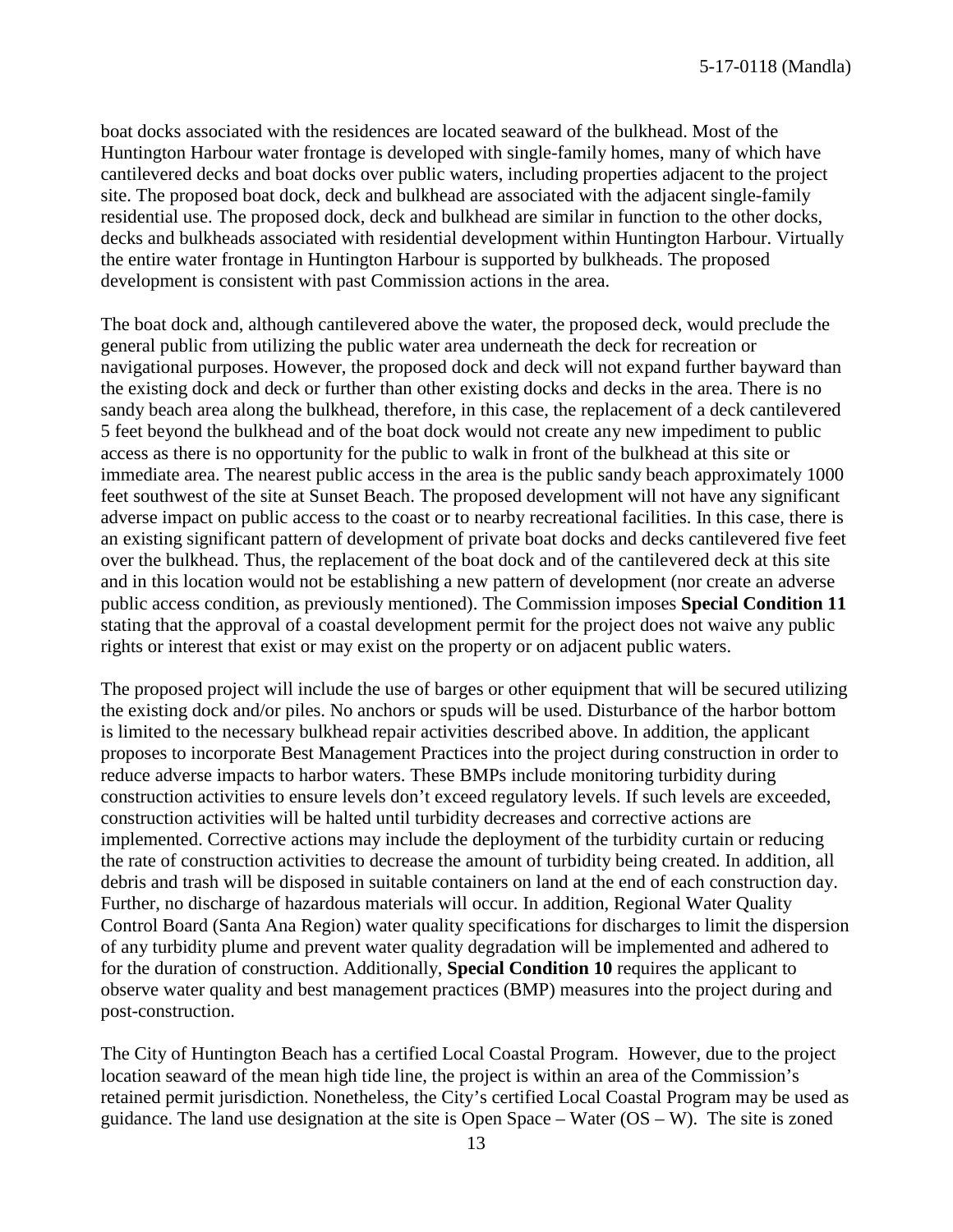Open Space Water Recreation. The proposed development is consistent with the City's certified LCP, specifically with Implementation Plan Chapter 213 Open Space District, which allows private cantilevered decks abutting residential uses, and with Chapter 210, which provides standards for cantilevered decks in Huntington Harbour in the Open Space Water Recreation zone. The City of Huntington Beach reviewed the proposed plans and issued Approval-in-Concept for the dock, deck and bulkhead project, dated May 9, 2017. In this area of Huntington Harbour, the water area is administered by the City of Huntington Beach.

#### Plastics in the Marine Environment

The Commission has expressed concern about the use of plastic in the marine environment. In past actions, the Commission has accepted plastic for the proposed purpose when monitoring is included and when future alternatives are considered. Consequently the plastic sheet piles must be monitored to ensure that they are maintained in an environmentally safe operating condition and replaced when damage or degradation has occurred. To minimize the potential of the plastic sheet piles breaking apart and entering the water due to damage or deterioration, **Special Condition 1** is imposed which requires that the project be carefully monitored at least once every two years for the life of the project. Further, **Special Condition 4** requires the applicant to submit an application for an amendment to this permit or a new coastal development permit if new information becomes available that indicates that plastic has harmful effects on the marine environment, and that environmentally superior, feasible alternative(s) are available. The Commission has found such conditions necessary in past actions (5-14-0117 (Woo); 5-12-006 (Nielsen); 5-12-007 (Wirtz); 5-12- 019 (Nichols); 5-11-106 (Hernandez); 5-03-078 & 5-03-078-A1 (Buchanan), 5-06-436 & 5-06-438 (Tetra Tech, et al).

#### **Eelgrass**

An eelgrass survey was conducted on July 20, 2016 and submitted with the CDP application as part of the Pre-Construction Marine Biological Assessment for a Seawall Replacement Project, prepared by Coastal Resources Management, Inc, and dated October 14, 2016. The survey found no eelgrass within the project vicinity. Due to the ephemeral nature of eelgrass, however, an eelgrass certification is only valid until the next period of active growth. More than a year has elapsed since the survey was conducted, and more time may elapse before construction commences. Even though the eelgrass inspection indicates that no eelgrass is present, and therefore eelgrass is not expected to be impacted by the proposed project, eelgrass may have established within the project area between the time the survey was conducted and commencement of construction. If eelgrass is present in the project area, adverse impacts from the proposed project could result. Therefore, measures to avoid or minimize such potential impacts must be in place in order for the project to be found consistent with Section 30230 of the Coastal Act. Therefore, the Commission imposes **Special Condition 6** which requires that a current pre-construction eelgrass survey be conducted within the boundaries of the proposed project during the period of active growth of eelgrass (typically March through October), and which identifies steps to be taken should eelgrass be found onsite via a future survey.

#### *Caulerpa taxifolia*

The Pre-Construction Marine Biological Survey Assessment also surveyed the site for *Caulerpa taxifolia*. None was found at the subject site. However, *Caulerpa taxifolia* surveys are valid for a limited period of time (90 days for *Caulerpa taxilfolia*). Due to the fact that commencement of construction will not occur during the period the survey remains valid, **Special Condition 7** is imposed which requires a *Caulerpa taxifolia* survey not more than 90 days prior to commencement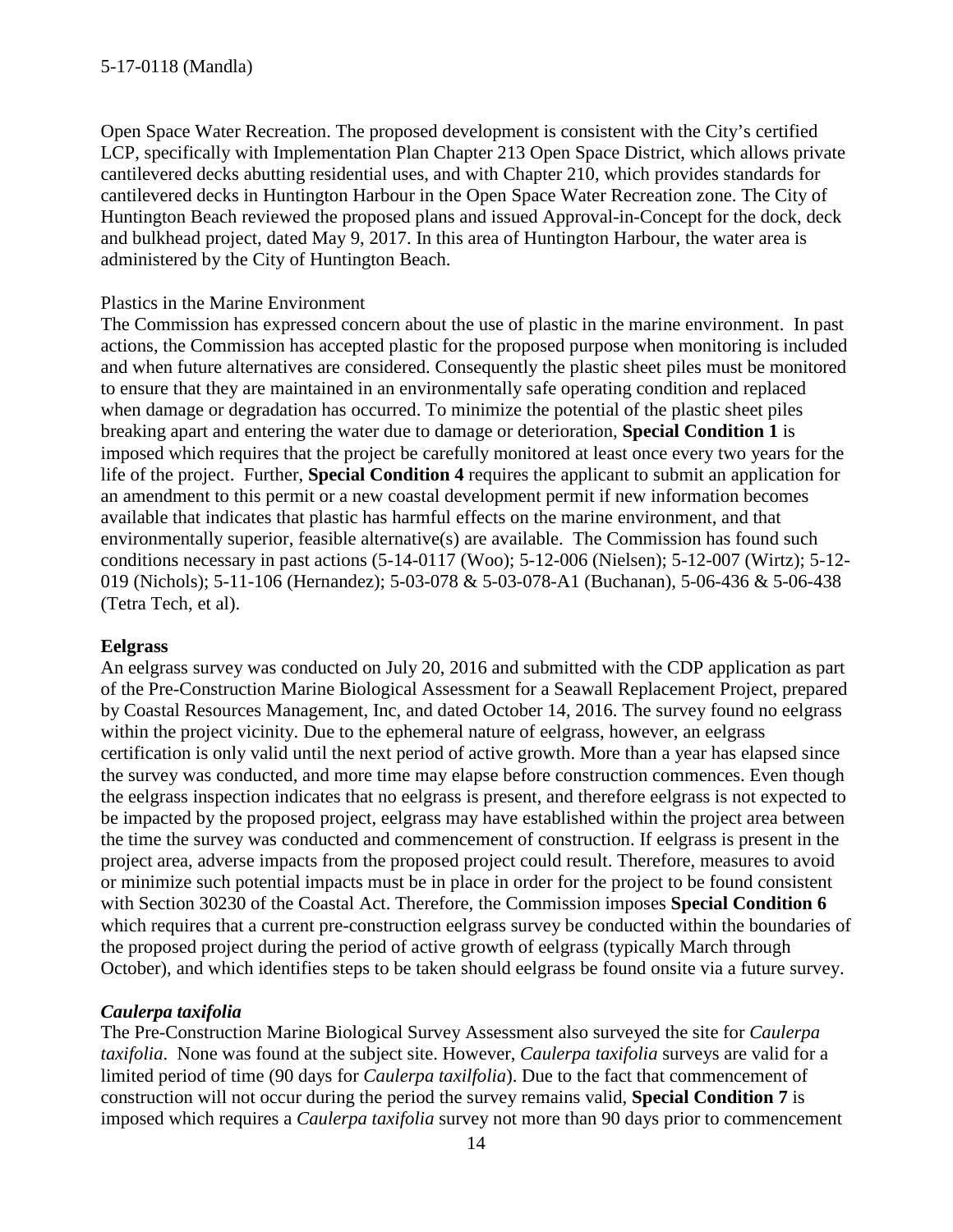of construction. If construction does not occur within the respective time periods, subsequent surveys will be required. **Special Condition 7** identifies the procedures necessary to be completed prior to beginning construction in case the survey expires prior to commencement of construction. In addition, the special condition identifies post-construction procedures.

#### **Conclusion**

The proposed bulkhead repair project is necessary to protect the existing residence. Section 30235 of the Coastal Act requires the Commission to approve such projects when necessary to protect existing structures and when designed to eliminate or mitigate adverse impacts. A number of alternatives were considered, and the proposed alternative has been found to be the least environmentally damaging alternative. The proposed project includes on-site mitigation that increases creation of soft bottom habitat at the site. As proposed, and as conditioned, measures will be in place to protect water quality during and after construction. Also, as conditioned, surveys will be conducted pre- and postconstruction to assure that any unanticipated impacts to eelgrass that may occur are addressed and to assure that the project will not result in the spread of the invasive algae *Caluerpa taxifolia*. Therefore, as conditioned, the Commission finds that the project is consistent with Sections 30210 and 30231 regarding protection of the marine environment.

### **B. PUBLIC ACCESS**

The proposed development, as conditioned, will not affect the public's ability to gain access to, and/or to use the coast and nearby recreational facilities. Therefore, as conditioned, the development conforms to Sections 30210 through 30214, Sections 30220 through 30224, and 30252 of the Coastal Act.

### **C. RECREATION**

The proposed development, as conditioned, does not interfere with public recreational use of coastal resources. The proposed development, as conditioned, protects coastal areas suited for recreational activities. Therefore, the Commission finds that the proposed development, as conditioned, is in conformity with Sections 30210 through 30214 and Sections 30220 through 30223 of the Coastal Act regarding the promotion of public recreational opportunities.

# **D. WATER QUALITY**

The proposed work will be occurring on, within, or adjacent to coastal waters. The storage or placement of construction material, debris, or waste in a location where it could be discharged into coastal waters would result in an adverse effect on the marine environment. To reduce the potential for construction related impacts on water quality, the Commission imposes special conditions requiring, but not limited to, the appropriate storage and handling of construction equipment and materials to minimize the potential of pollutants to enter coastal waters. To reduce the potential for post-construction impacts to water quality the Commission requires the continued use and maintenance of post construction BMPs. As conditioned, the Commission finds that the development conforms with Sections 30230 and 32031 of the Coastal Act**.**

### **E. LOCAL COASTAL PROGRAM**

An LCP for the City of Huntington Beach was effectively certified in March 1985. However, the proposed development is occurring within an area of the Commission's original permit jurisdiction,